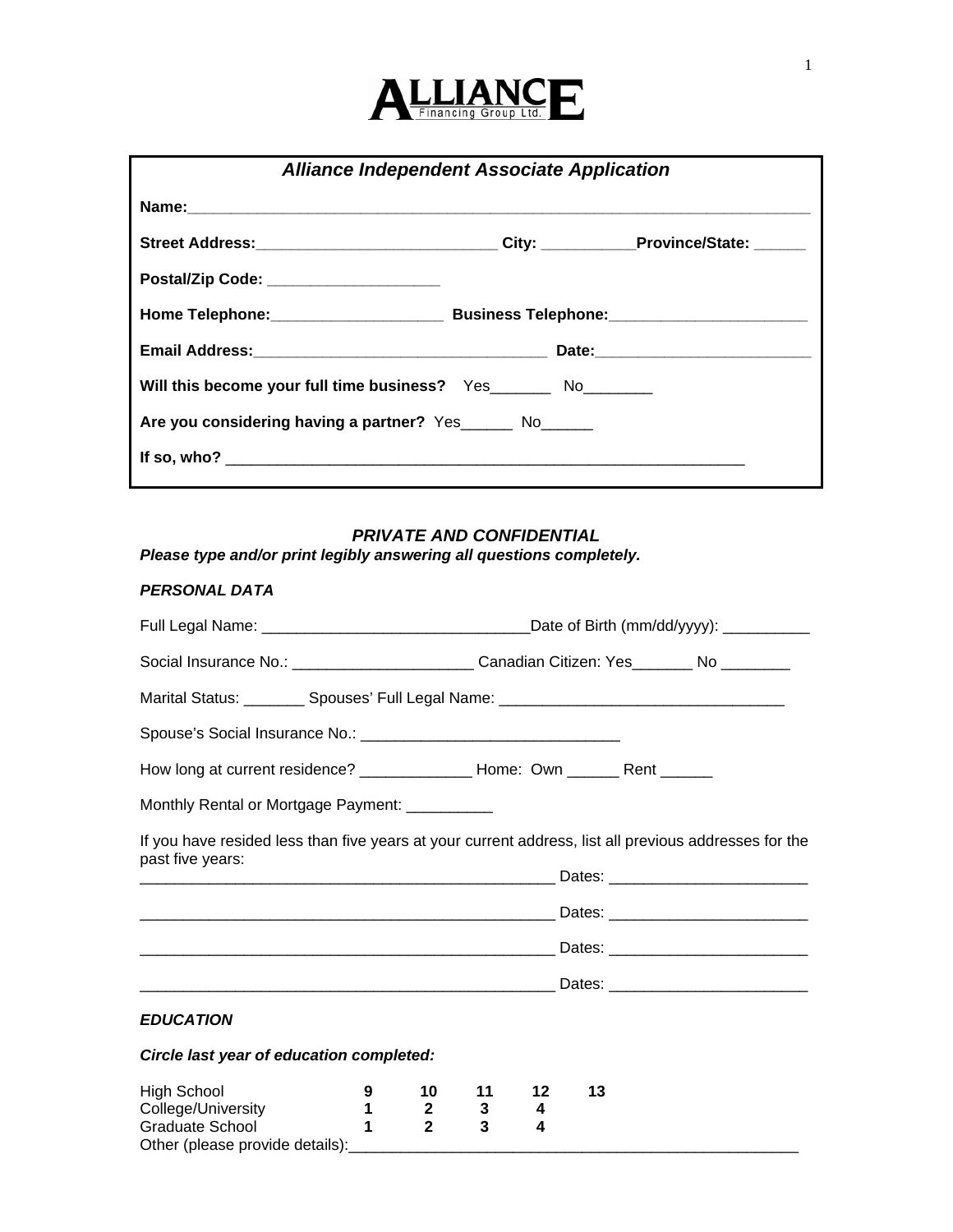| <b>BUSINESS / EMPLOYMENT HISTORY</b>                                                                                                             |  |                                                                                                      |
|--------------------------------------------------------------------------------------------------------------------------------------------------|--|------------------------------------------------------------------------------------------------------|
| Have you ever been self-employed? Yes________ No ________                                                                                        |  |                                                                                                      |
| Have you ever declared a business bankruptcy? Yes________ No _________                                                                           |  |                                                                                                      |
| Have you ever declared personal bankruptcy? Yes _______ No ________                                                                              |  |                                                                                                      |
|                                                                                                                                                  |  |                                                                                                      |
|                                                                                                                                                  |  |                                                                                                      |
|                                                                                                                                                  |  |                                                                                                      |
|                                                                                                                                                  |  | May we contact your present employer? Yes_________ No __________ Contact me first: __________        |
|                                                                                                                                                  |  |                                                                                                      |
|                                                                                                                                                  |  | List any business ventures in which you have been involved, either as an owner, investor,            |
| <b>BUSINESS VENTURE HISTORY</b><br>or operator/operating partner (exclude investments in publicly held companies).<br><b>Business Venture #1</b> |  |                                                                                                      |
|                                                                                                                                                  |  |                                                                                                      |
| Is the business still operating? Yes________ No ________                                                                                         |  |                                                                                                      |
|                                                                                                                                                  |  |                                                                                                      |
| Are you currently involved with this business? Yes________ No ________                                                                           |  |                                                                                                      |
|                                                                                                                                                  |  | If so, will you continue to be involved if awarded an Alliance Independent Associate status?         |
|                                                                                                                                                  |  | What percentage of your daily time is spent operating this business? _______________________________ |
|                                                                                                                                                  |  | Do you have any contingent liabilities associated with this business? Yes_______ No _______          |

\_\_\_\_\_\_\_\_\_\_\_\_\_\_\_\_\_\_\_\_\_\_\_\_\_\_\_\_\_\_\_\_\_\_\_\_\_\_\_\_\_\_\_\_\_\_\_\_\_\_\_\_\_\_\_\_\_\_\_\_\_\_\_\_\_\_\_\_\_\_\_\_\_\_\_\_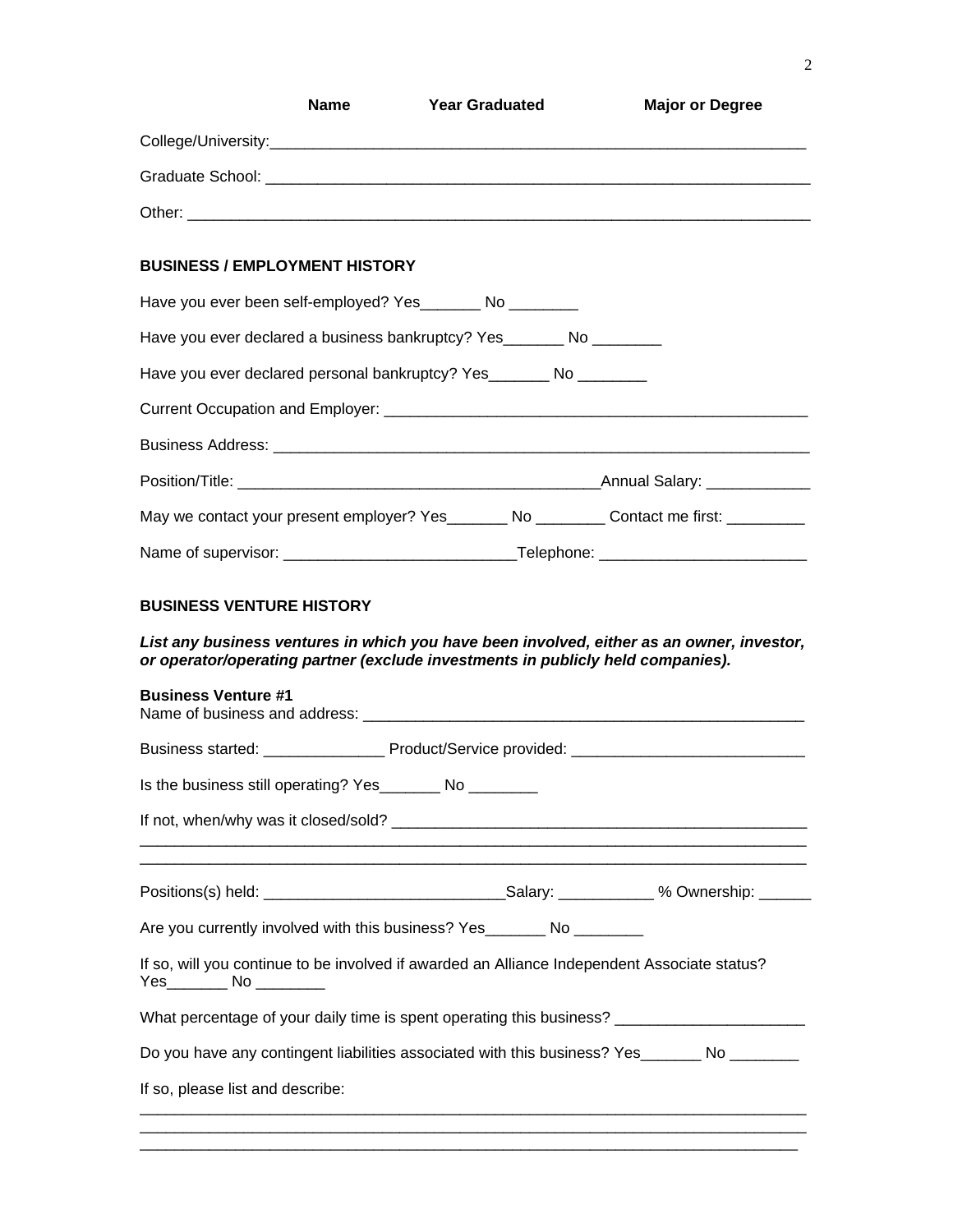| Are you currently involved with this business? Yes_________ No __________                            |  |
|------------------------------------------------------------------------------------------------------|--|
| If so, will you continue to be involved if awarded an Alliance Independent Associate status?         |  |
| What percentage of your daily time is spent operating this business? _______________________________ |  |
| Do you have any contingent liabilities associated with this business? Yes_______ No ________         |  |
| If so, please list and describe:                                                                     |  |
|                                                                                                      |  |
|                                                                                                      |  |

*Note: if you currently have an interest in any business in addition to those listed above, please provide similar information on an attachment. Please include copies of balance sheets and income statements for the past two years for any company in which you have an interested today.* 

### *GENERAL INFORMATION / FINANCIAL DATA*

List several references (bankers, suppliers, customers, etc.) for the business listed above. If you have never been self-employed, list personal references, former employers, banker, brokers, etc.

| <b>Name</b>            | <b>Occupation</b>                                                           | Company | <b>Telephone</b> |
|------------------------|-----------------------------------------------------------------------------|---------|------------------|
|                        |                                                                             |         |                  |
|                        |                                                                             |         |                  |
| <b>CIVIL INQUIRY</b>   |                                                                             |         |                  |
| If so, please explain: | Are you a defendant in any lawsuit or legal action? Yes_______ No _________ |         |                  |
| If so, please explain: | Have you ever been convicted of a felony? Yes __________ No _________       |         |                  |
|                        |                                                                             |         |                  |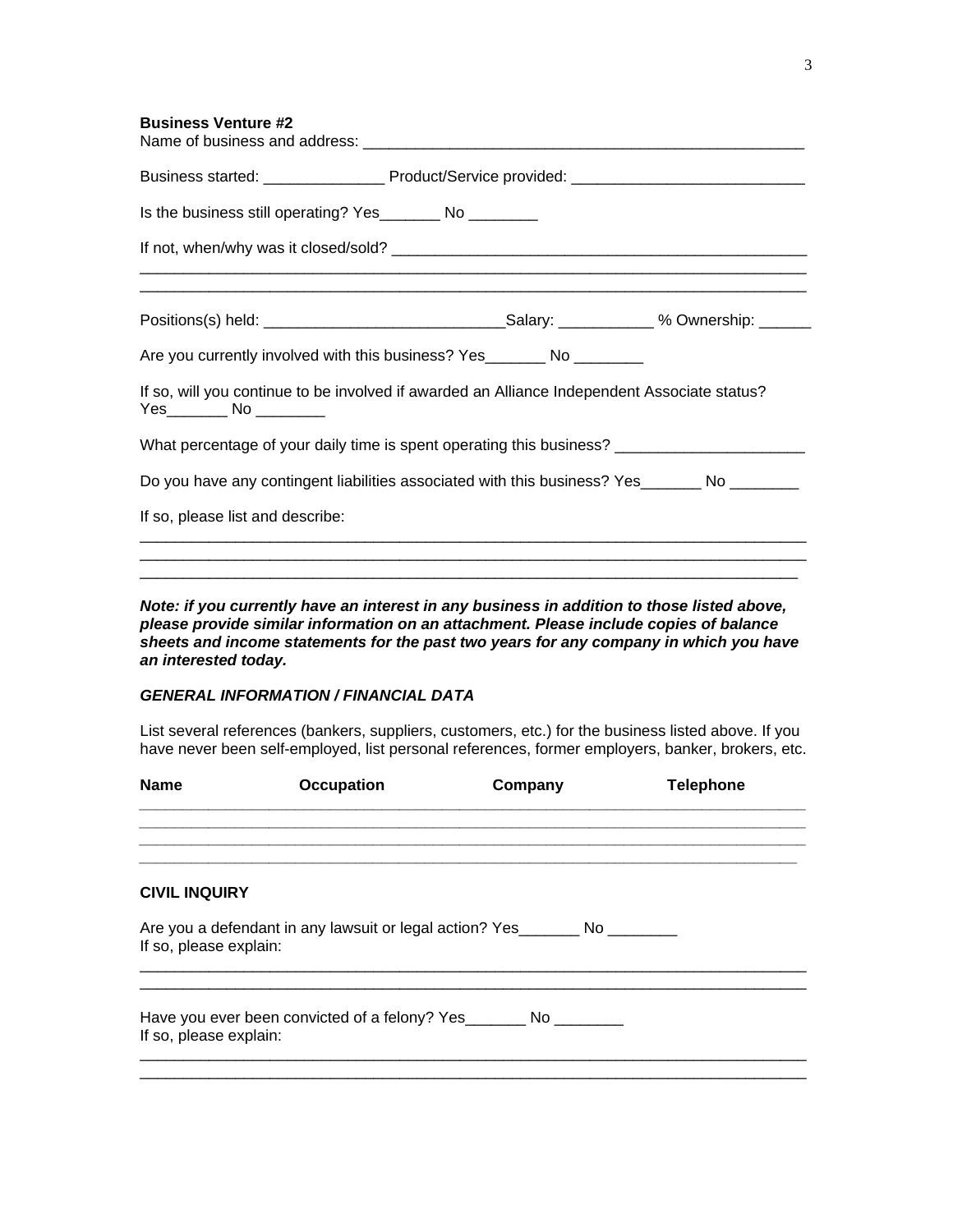## *PERSONAL FINANCIAL STATEMENT*

| <b>PRESENT ANNUAL INCOME</b> | <b>CONTINGENT LIABILITIES</b>          |
|------------------------------|----------------------------------------|
| Salary: \$                   | As endorser, co-maker or guarantor: \$ |
| Bonus and Commissions:       | On leases or contracts:                |
| Dividends:                   | Legal claims:                          |
| Real Estate Income:          | Provision for Federal Income Taxes:    |
| Other income - itemize:      | Other special debt:                    |
|                              |                                        |
| TOTAL: \$                    | TOTAL: \$                              |

| <b>ASSETS</b>                                | <b>LIABILITIES</b>                         |  |
|----------------------------------------------|--------------------------------------------|--|
| Cash on hand and in banks - Schedule A       | Notes Payable                              |  |
| Securities - Schedule B                      | Accounts and bills due                     |  |
| Accounts and Notes Receivable due - personal | Unpaid Income tax                          |  |
| Accounts and Notes Receivable due - business | Other unpaid taxes and interest            |  |
| <b>SUBTOTAL:</b>                             | <b>SUBTOTAL:</b>                           |  |
|                                              |                                            |  |
| Real estate owned - Schedule C               | Real estate mortgages payable - Schedule C |  |
| Real estate mortgages receivable             | Chattel Mortgages and other liens payable  |  |
| Automobiles and other personal property      | Other debts - specify                      |  |
| Cash Value - Life Insurance                  |                                            |  |
| Other assets - specify                       |                                            |  |
|                                              | <b>TOTAL LIABILITIES</b>                   |  |
| <b>TOTAL ASSETS</b>                          | <b>NET WORTH</b>                           |  |
|                                              | (Total Assets less Total Liabilities)      |  |

*Provide names of financial institutions where credit information can be obtained and verified.* 

| <b>NAME</b> | <b>ADDRESS</b> | <b>HIGHEST EXTENDED CREDIT</b> | <b>PURPOSE</b> |
|-------------|----------------|--------------------------------|----------------|
|             |                |                                |                |
|             |                |                                |                |
|             |                |                                |                |